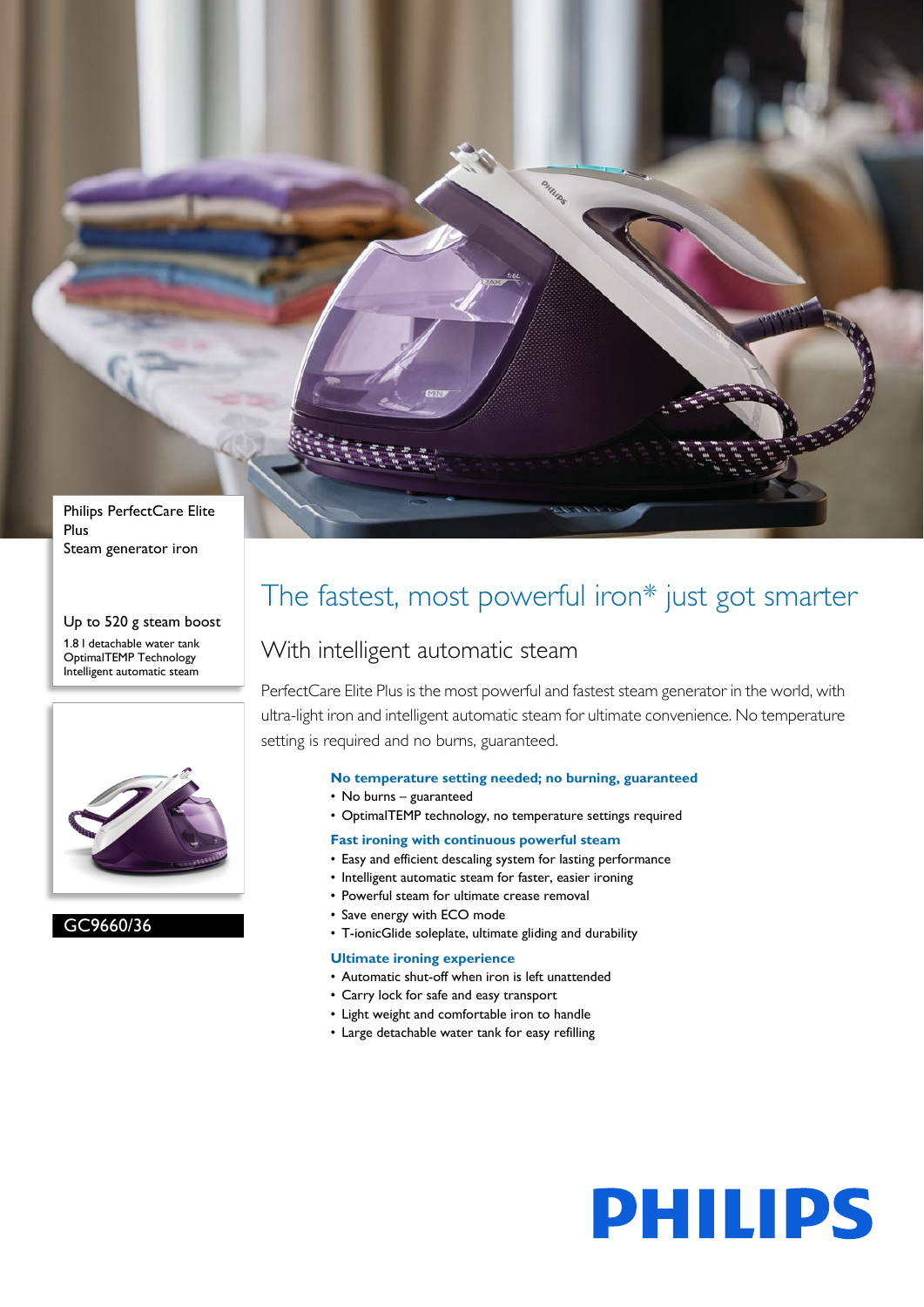## **Highlights**

#### **No temperature setting needed**



Iron everything from jeans to silk without adjusting the temperature. Thanks to OptimalTEMP, no dial or settings are needed. So there's no more pre-sorting the laundry, or waiting for the iron to heat up and cool down. You're ready for any fabric, any time.

#### **No burns – guaranteed**



Thanks to OptimalTEMP technology, we guarantee that this iron will never cause burns to any ironable fabric. You can even leave it resting face down on your clothes or ironing board. No burns, no shine. Guaranteed.

#### **Ultra-powerful steam**



Strong, continuous steam tackles even the thickest fabrics with ease. Watch stubborn creases melt away with an extra steam boost just where you need it. This extra steam is perfect for vertical steaming to refresh clothes and curtains, too.

#### **Intelligent automatic steam**



Our DynamiQ smart sensor knows exactly when and how the iron is moving, delivering powerful steam where you need it most – for easier ironing and faster results.

#### **light-weight iron**



The iron is amazingly light and comfortable to handle, gliding easily and reducing wrist strain. Its minimal weight also makes it easy and effective for vertical steaming of curtains and hanging clothes.

#### **T-ionicGlide soleplate**



T-ionicGlide is our best soleplate for ultimate gliding performance and maximum scratch resistance. Its stainless steel base is twice as hard as a regular aluminium base, and our patented 6-layer coating with advanced titanium layer glides effortlessly for the fastest results.

#### **Easy De-Calc Plus**



Regular descaling protects your iron, extends its lifetime and ensures the best steam performance. Our exclusive Easy De-Calc Plus system collects limescale continuously with an indicator light and audio signal to tell you when it needs emptying. Simply remove the plug and let the water and scale particles flow out.